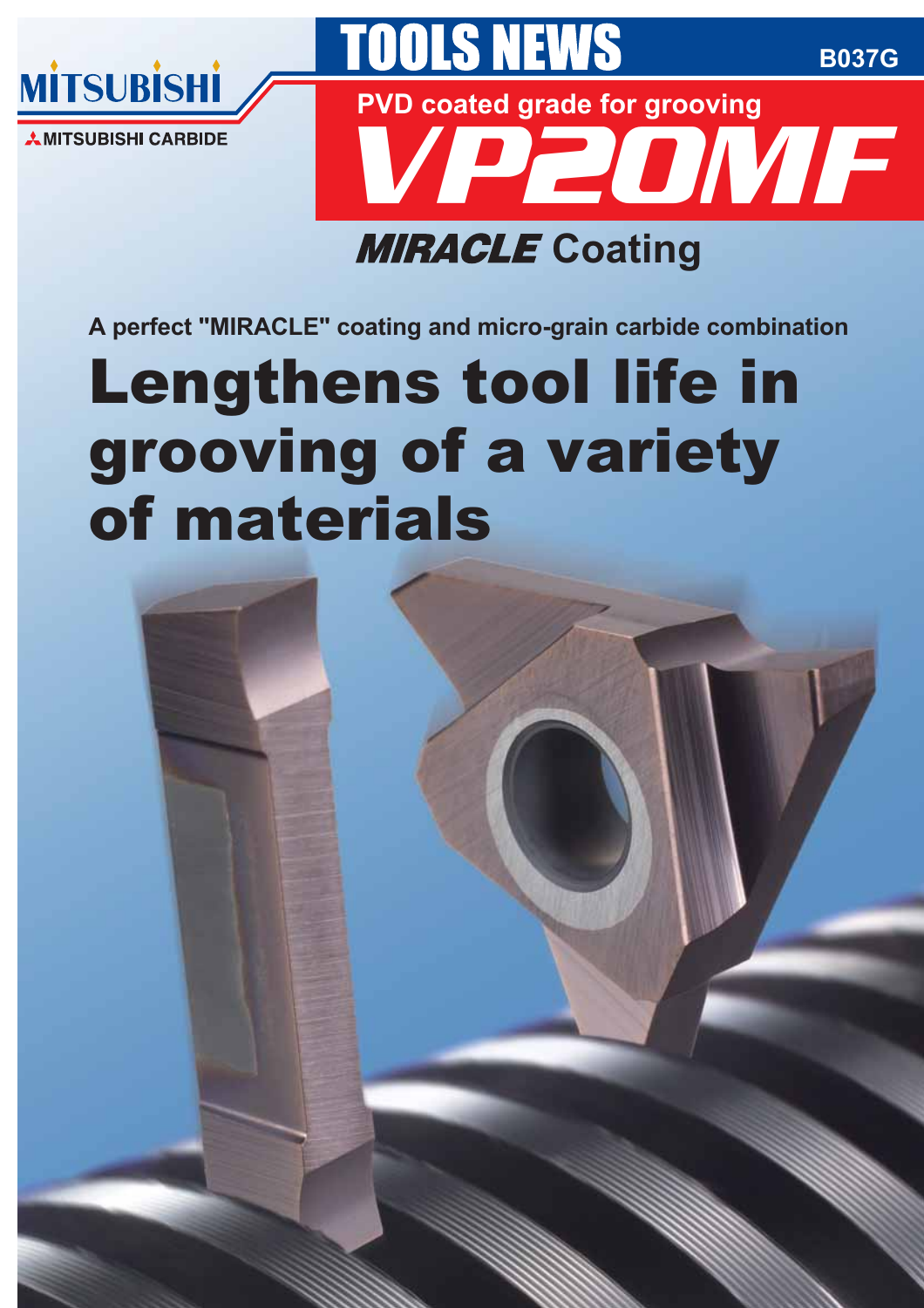# **PDV coated grade for grooving** VP20MF **MIRACLE Coating**

# **Features**

VP20MF employs highly functional PVD coating " **MIRACLE** Coating",and newly developed micro-grain cemented carbide,

"MF20." This very best combination achieves very long tool life when grooving of general steel, stainless steel, and cast iron.

# **MIRACLE Coating (Al,Ti)N**

Compared with conventional coatings, Miracle Coating has greatly improved adhesion strength between the coating and the substrate, displaying excellent wear resistance for all kinds of workpiece materials.

## **Micro-grain cemented carbide** MF20

MF20 simultaneously possesses tensile resistance strength and hardness at a very high level.

Leading to excellent wear resistance and high stability of the cutting edge.



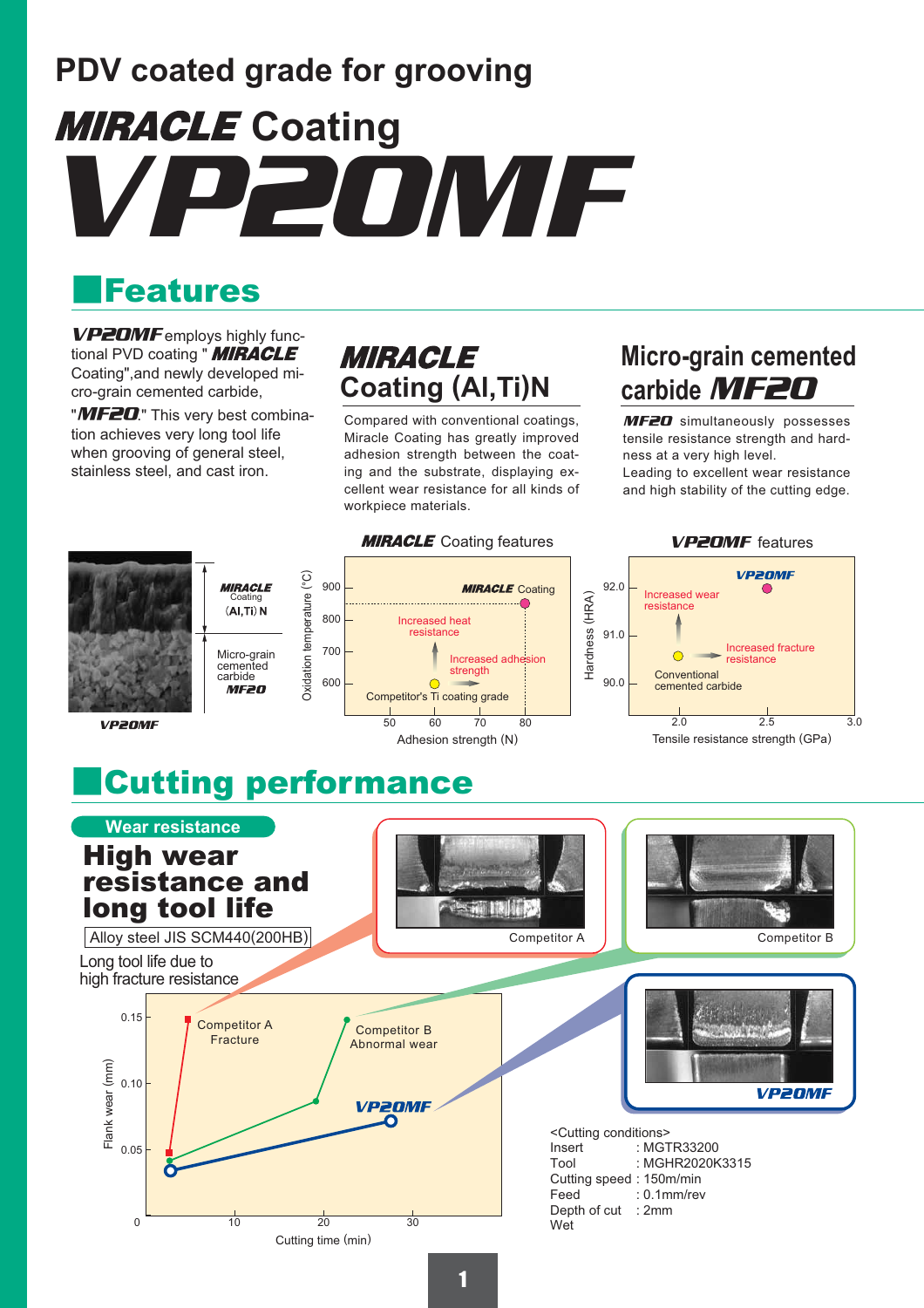PDV coated grade for grooving<br> **MIRACLE Coating VP20MF** 

## **Insert for MG type holder**

|       |                                                                                                                                            |                     | <b>Stock</b> |               |
|-------|--------------------------------------------------------------------------------------------------------------------------------------------|---------------------|--------------|---------------|
| Shape | width                                                                                                                                      | <b>Order Number</b> |              | <b>VP2OMF</b> |
|       | Groove<br>(mm)<br>1.25<br>1.45<br>1.5<br>1.75<br>2.0<br>2.3<br>2.5<br>2.7<br>2.8<br>3.0<br>3.2<br>3.3<br>3.5<br>4.0<br>4.7<br>1.25<br>1.45 |                     | $\mathsf{R}$ | L             |
|       |                                                                                                                                            | <b>MGTR/L33125</b>  |              | □             |
|       |                                                                                                                                            | 33145               | $\bullet$    | $\Box$        |
|       |                                                                                                                                            | 33150               | $\bullet$    | $\bullet$     |
|       |                                                                                                                                            | 33175               | $\bullet$    | $\bullet$     |
|       |                                                                                                                                            | 33200               | $\bullet$    | $\bullet$     |
|       |                                                                                                                                            | 33230               | $\bullet$    | $\Box$        |
|       |                                                                                                                                            | 33250               | $\bullet$    | $\bullet$     |
|       |                                                                                                                                            | 33270               | $\bullet$    | $\Box$        |
|       |                                                                                                                                            | 33280               | $\bullet$    | $\Box$        |
|       |                                                                                                                                            | 33300               | $\bullet$    | $\bullet$     |
|       |                                                                                                                                            | 33320               | $\bullet$    | $\Box$        |
|       |                                                                                                                                            | 33330               | $\bullet$    | $\Box$        |
|       |                                                                                                                                            | 33350               | $\bullet$    | $\Box$        |
|       |                                                                                                                                            | 33400               | $\bullet$    | $\Box$        |
|       |                                                                                                                                            | 33470               | $\bullet$    | $\Box$        |
|       |                                                                                                                                            | 43125               | $\bullet$    | $\bullet$     |
|       |                                                                                                                                            | 43145               | $\bullet$    | $\Box$        |
|       | 1.5                                                                                                                                        | 43150               | $\bullet$    | $\bullet$     |
|       | 1.75                                                                                                                                       | 43175               |              |               |

|       |                                                                                                                                                       |                    | <b>Stock</b> |               |
|-------|-------------------------------------------------------------------------------------------------------------------------------------------------------|--------------------|--------------|---------------|
| Shape | Groove<br>width<br>(mm)<br>2.0<br>2.3<br>2.5<br>2.6<br>2.7<br>2.8<br>3.0<br>3.2<br>3.3<br>3.5<br>4.0<br>4.2<br>4.3<br>4.5<br>4.7<br>5.0<br>5.5<br>6.0 | Order Number       |              | <b>VP2OMF</b> |
|       |                                                                                                                                                       |                    | $\mathsf{R}$ | L             |
|       |                                                                                                                                                       | <b>MGTR/L43200</b> | n            |               |
|       |                                                                                                                                                       | 43230              | $\bullet$    | $\bullet$     |
|       |                                                                                                                                                       | 43250              | $\bullet$    | $\bullet$     |
|       |                                                                                                                                                       | 43260              | $\bullet$    | $\Box$        |
|       |                                                                                                                                                       | 43270              | $\bullet$    | $\Box$        |
|       |                                                                                                                                                       | 43280              | $\bullet$    | $\bullet$     |
|       |                                                                                                                                                       | 43300              | $\bullet$    | $\bullet$     |
|       |                                                                                                                                                       | 43320              | $\bullet$    | $\bullet$     |
|       |                                                                                                                                                       | 43330              | $\bullet$    | $\bullet$     |
|       |                                                                                                                                                       | 43350              | $\bullet$    | $\Box$        |
|       |                                                                                                                                                       | 43400              | $\bullet$    | $\bullet$     |
|       |                                                                                                                                                       | 43420              | $\bullet$    | $\Box$        |
|       |                                                                                                                                                       | 43430              | $\bullet$    | $\Box$        |
|       |                                                                                                                                                       | 43450              | $\bullet$    | $\bullet$     |
|       |                                                                                                                                                       | 43470              | $\bullet$    | $\Box$        |
|       |                                                                                                                                                       | 44500              | $\bullet$    | $\bullet$     |
|       |                                                                                                                                                       | 44550              | Ŏ            | $\Box$        |
|       |                                                                                                                                                       | 44600              |              | $\Box$        |
|       |                                                                                                                                                       |                    |              |               |

| <b>Insert for DG type holder</b> |                         |                     |                               |     |
|----------------------------------|-------------------------|---------------------|-------------------------------|-----|
| Shape                            | Groove<br>width<br>(mm) | <b>Order Number</b> | <b>Stock</b><br><b>VP2OMF</b> | Sha |
|                                  | 3.0                     | DGJ30CE             |                               |     |
|                                  | 4.0                     | <b>40CE</b>         |                               |     |
|                                  | 5.0                     | <b>50CE</b>         |                               |     |
|                                  | 6.0                     | <b>60CE</b>         |                               |     |
|                                  | 7.0                     | <b>70CE</b>         |                               |     |
|                                  | 8.0                     | <b>80CE</b>         |                               |     |
|                                  | 5.0                     | <b>DGJ50CT1</b>     |                               |     |
|                                  |                         |                     |                               |     |
|                                  |                         |                     |                               |     |
|                                  | 3.0                     | <b>DGJ30CFS</b>     |                               |     |
|                                  | 3.0                     | <b>30CF</b>         |                               |     |
|                                  | 4.0                     | 40CFS               |                               |     |
|                                  | 4.0                     | 40CF                |                               |     |
|                                  |                         |                     |                               |     |
|                                  |                         |                     |                               |     |

| ● To see the tool holders, please refer to our general catalogue (CJ007). |  |  |
|---------------------------------------------------------------------------|--|--|
| MG type holder; Page A264 DG type holder; Page A234                       |  |  |

|       |                         |                     | <b>Stock</b>  |
|-------|-------------------------|---------------------|---------------|
| Shape | Groove<br>width<br>(mm) | <b>Order Number</b> | <b>VP20MF</b> |
|       | 5.0                     | DGJ50CF             |               |
|       | 6.0                     | 60CF                |               |
|       | 7.0                     | <b>70CF</b>         |               |
|       | 8.0                     | <b>80CF</b>         |               |
|       |                         |                     |               |
|       |                         |                     |               |
|       | 2.0                     | DGM20CE             |               |
|       | 3.0                     | <b>30CE</b>         |               |
|       |                         |                     |               |
|       |                         |                     |               |
|       |                         |                     |               |
|       |                         |                     |               |
|       | 3.0                     | DGM30CT             |               |
|       | 4.0                     | <b>40CT</b>         |               |
|       | 5.0                     | <b>50CT</b>         |               |
|       |                         |                     |               |
|       |                         |                     |               |
|       |                         |                     |               |